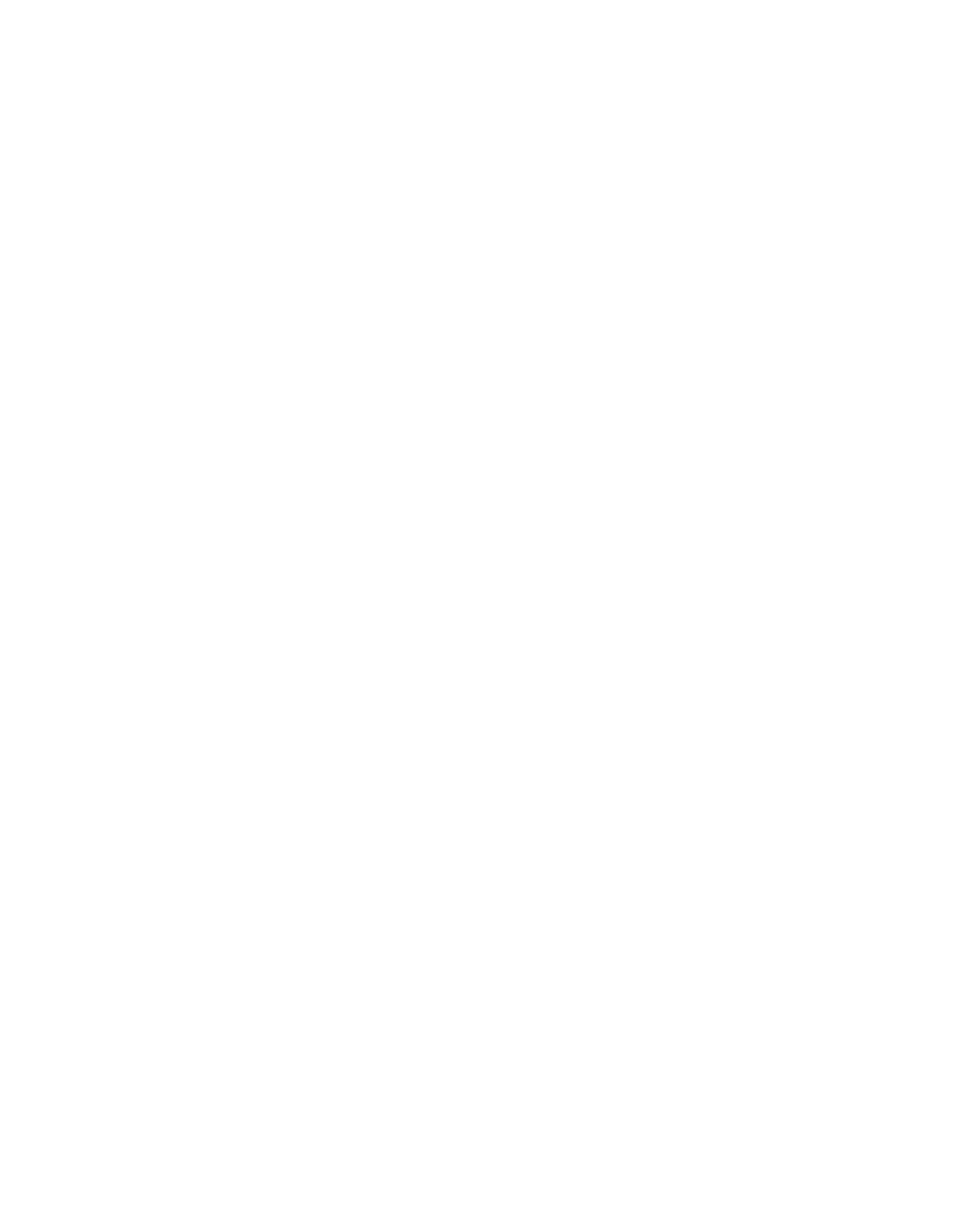

### **STUDENT ATHLETE INFORMATION FORM**

### **2020-21 STARTING DATES FALL SEASON – WEDNESDAY, AUGUST 12, 2020 WINTER SEASON – SATURDAY, NOVEMBER 14, 2020 SPRING SEASON – MONDAY, MARCH 1, 2021**

#### **(THIS ENTIRE PACKET MUST BE TURNED IN TO THE HEAD COACH PRIOR TO OR ON THE FIRST DAY OF TRY OUTS)**

| <b>STUDENT-ATHLETE'S NAME:</b>            |                 |                  |                                   |              |
|-------------------------------------------|-----------------|------------------|-----------------------------------|--------------|
| <b>SPORT TRYING OUT FOR:</b>              |                 |                  |                                   |              |
| <b>STUDENT-ATHLETE'S GRADE IN SCHOOL:</b> | 9 <sup>th</sup> | $10^{\text{th}}$ | $11^{\text{th}}$ $12^{\text{th}}$ | (Circle One) |
| <b>STUDENT-ATHLETE'S BIRTH DATE:</b>      |                 |                  |                                   |              |
|                                           | <b>MONTH</b>    |                  | <b>DAY</b>                        | <b>YEAR</b>  |
| YEARS PARTICIPATED IN THIS HIGH           |                 | 2                | 3                                 | (Circle One) |

**YEARS PARTICIPATED IN THIS HIGH SCHOOL SPORT (NOT INCLUDING THIS YEAR)** 

| Year | High School(s) Attended | Grade | Sports Played |
|------|-------------------------|-------|---------------|
|      |                         |       |               |
|      |                         |       |               |
|      |                         |       |               |
|      |                         |       |               |
|      |                         |       |               |
|      |                         |       |               |
|      |                         |       |               |
|      |                         |       |               |
|      |                         |       |               |
|      |                         |       |               |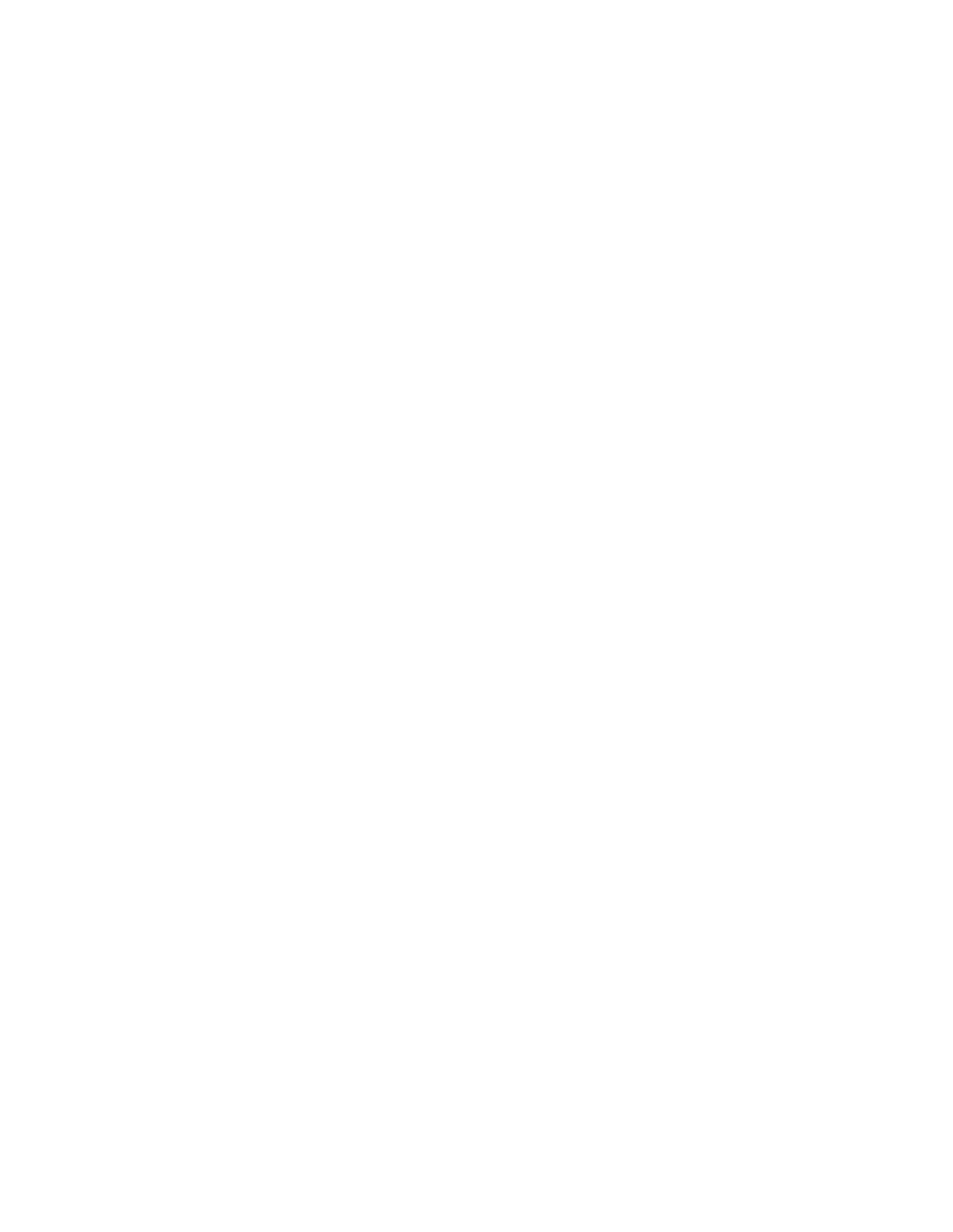

# **PRE-PARTICIPATION HEAD INJURY/CONCUSSION REPORTING FORM FOR EXTRACURRICULAR ACTIVITIES**

This form should be completed by the student's parent(s) or legal guardian(s). It must be submitted to the Athletic Director, or official designated by the school, prior to the start of each season a student plans to participate in an extracurricular athletic activity.

| <b>Student Information</b>                                                                                                                                          |                                      |  |  |  |
|---------------------------------------------------------------------------------------------------------------------------------------------------------------------|--------------------------------------|--|--|--|
|                                                                                                                                                                     | School: ____________________________ |  |  |  |
|                                                                                                                                                                     |                                      |  |  |  |
| Has student ever experienced a traumatic head injury (a blow to the head)? Yes ______ No _____                                                                      |                                      |  |  |  |
| Has student ever received medical attention for a head injury? Yes _____ No _____                                                                                   |                                      |  |  |  |
| If yes, please describe the circumstances:<br><u> 1980 - Johann Stoff, deutscher Stoff, der Stoff, der Stoff, der Stoff, der Stoff, der Stoff, der Stoff, der S</u> |                                      |  |  |  |
|                                                                                                                                                                     |                                      |  |  |  |
| Was student diagnosed with a concussion? Yes _______ No ______                                                                                                      |                                      |  |  |  |
| Duration of symptoms (such as headaches, difficulty concentrating, fatigue) for most recent concussion:                                                             |                                      |  |  |  |

### **PHYSICAL EXAMINATION FORM CHECK**

**~ ~ ~**

### **\*This form is to be completed for student-athletes who have already played or tried out for a sport. Physical Examinations are valid for 13 months.**

I \_\_\_\_\_\_\_\_\_\_\_\_\_\_\_\_\_\_\_\_\_\_\_\_\_\_\_\_\_\_\_, participated in  *(list student-athlete's name here)*

\_\_\_\_\_\_\_\_\_\_\_\_\_\_\_\_\_\_\_\_\_\_\_\_\_\_\_\_\_, during the FALL, WINTER or SPRING season.

*(list sport here)*